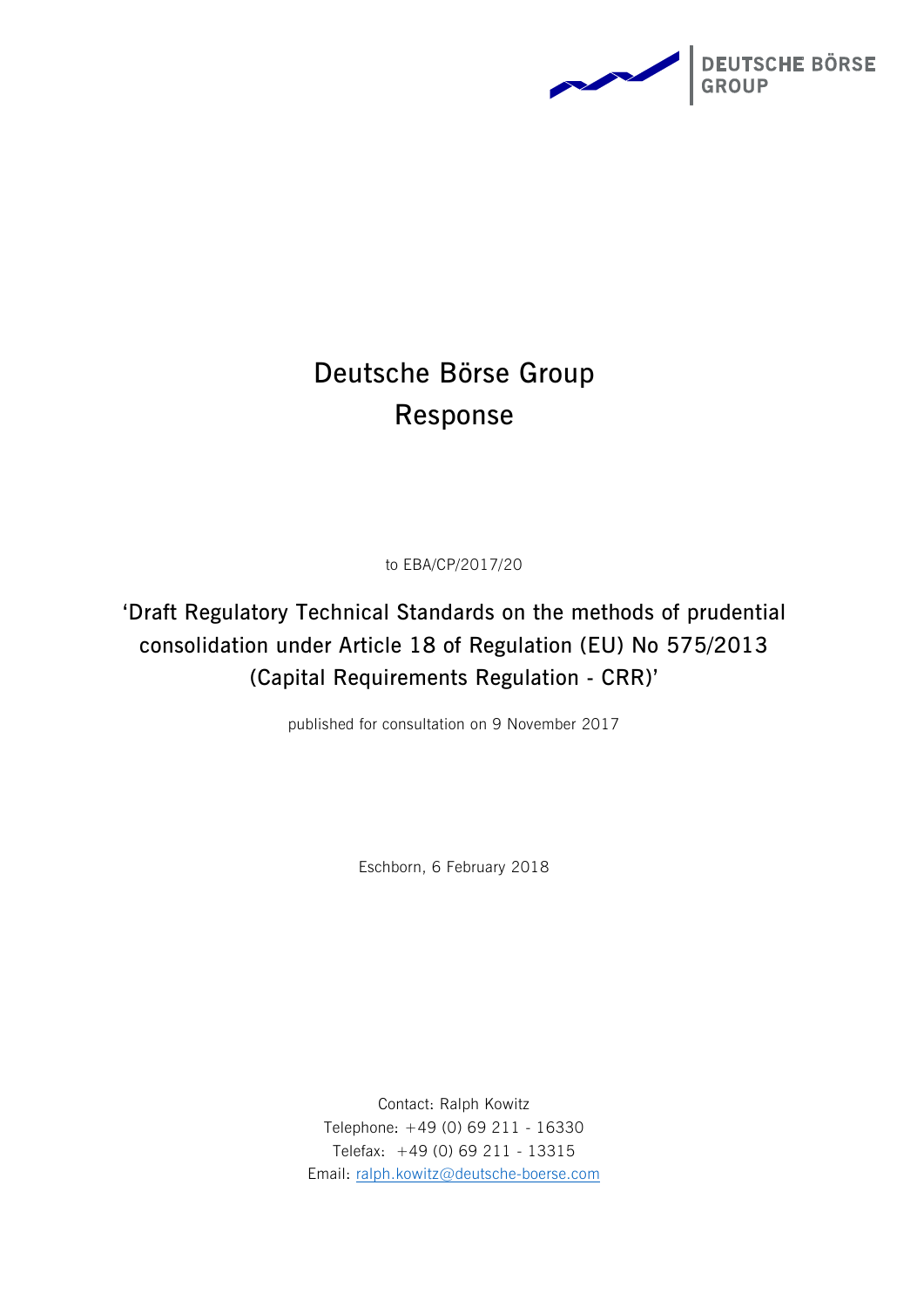## **A. Introduction**

Deutsche Börse Group (DBG) welcomes the opportunity to comment on EBA consultative document 'Draft Regulatory Technical Standards on the methods of prudential consolidation under Article 18 of Regulation (EU) No 575/2013 (Capital Requirements Regulation - CRR)' published 9 November 2017.

DBG operates in the area of financial markets along the complete chain of trading, clearing, settlement and custody for securities, derivatives and other financial instruments and acts as such as a provider of highly regulated financial market infrastructures.

Among others, Clearstream Banking S.A., Luxembourg and Clearstream Banking AG, Frankfurt/Main, acting as (I)CSD<sup>1</sup>, as well as Eurex Clearing AG as a leading European Central Counterparty (CCP), are authorised as credit institutions within the meaning of point 1 of Article 4 (1) of the Capital Requirements Regulation (CRR). Moreover, the Clearstream subgroup is supervised on a consolidated level as a financial holding group but is not obliged to set up annual consolidated financial statements as it is included in the consolidated (and published) accounts of DBG which is a mixed activity group. Furthermore, there are no legal requirements for the regulated banking entities of the group to publish interim accounts as none of them is listed on an exchange or issues listed securities.

Beside the above mentioned Financial Market Infrastructures which are for various reasons also credit institutions, and among the companies of DBG there are various regulated financial services undertakings which follow different regulations depending on their dedicated business to support the soundness and stability of financial markets: regulated markets, market operators, trade repositories, index providers, data reporting services providers, etc. At present, for those and other entities (e.g. rating agencies) the rules on consolidated banking supervision and thus the treatment for consolidation are not defined.

Due to the specific accounting situation as described above and the dedicated activities as Financial Market Infrastructure providers, GDB has a dedicated interest to contribute to the current consultation.

The document at hand contains our executive summary and general comments on the draft regulatory technical standards (Part B), a detailed proposal on how full consolidation could be addressed under regulatory terms (Part C) as well as dedicated response to some of the questions raised in the consultative document (Part D).

**.** 

<sup>&</sup>lt;sup>1</sup> (International) Central Securities Depository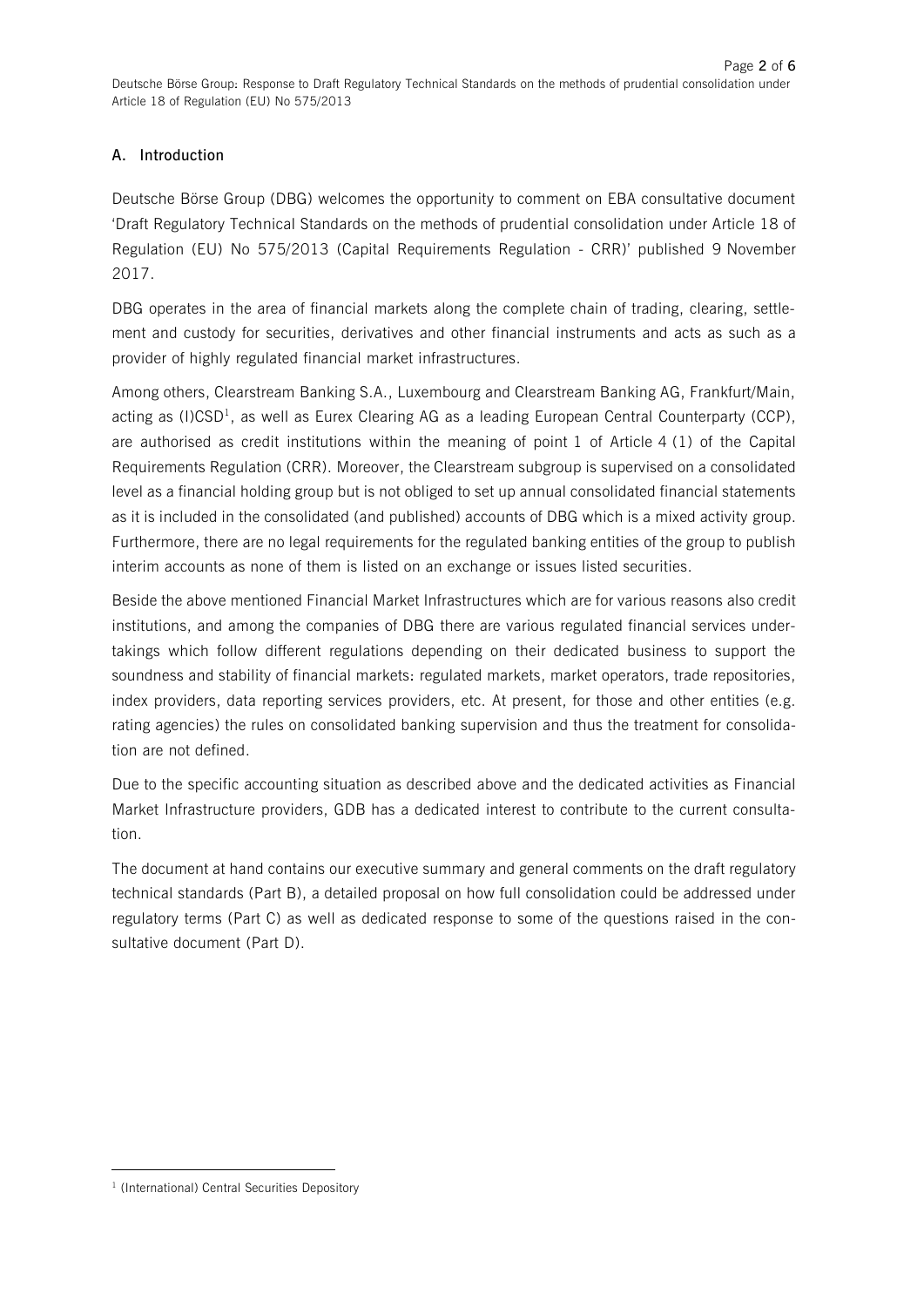#### **B. Executive summary**

DBG in general welcomes the approach on the methods of prudential consolidation as proposed with the draft RTS.

As such, we appreciate to use the same method of consolidation for regulatory purposes as well as under the respective accounting framework. However, as the group of consolidated entities differ under regulatory and accounting views, the alignment of consolidation methods needs to be balanced out against the efforts that are necessary to adjust for these differences in the scope of consolidation. In any case, the necessity to have "fully consolidated" figures for a supervised (sub)group should in no case force the mandatory creation of full consolidated accounts under accounting rules which are neither required by the accounting rules itself nor prepared on a voluntary basis.

As such, full alignment of accounting and regulatory full consolidation should only be mandatory in case the scope of consolidation is identical. It should in general be the starting point in case consolidated accounts are set up based on mandatory requirements or on a voluntary basis. For any adjustments needed to these accounts, the institutions should have the right to choose between two methods:

- (1) Consolidation / deconsolidation according to the accounting standards (i.e. including the elimination / de-elimination of any interim profit from transactions between the involved parties) or
- (2) Eliminating / adding back the payables / receivables between the parties and netting / adding back the corresponding participation / equity positions (regulatory aggregation / subtraction method to be defined within the EBA RTS).

For regulated groups, which do not set up consolidated accounts for their accounting purposes, the same choice should be given in order to determine the 'fully consolidated accounts', i.e. according to the accounting standards or via the regulatory aggregation method. For further details on the method please see Part C of our response at hand.

It is to be noted, that regardless of the consolidation method differences between accounting frameworks within one group (i.e. different national accounting standards applicable on the stand-alone accounts of the group entities) have to be aligned in case they are material. This is not further discussed in our response.

Over the past years, the financial service legislation has introduced a substantial number of regulated financial service undertakings. The nature of their service(s) does not always exclude that they may fall within the definition of financial institution or ancillary service undertaking of CRD IV / CRR unintendedly. Different from asset managers, insurance holding companies and mixed-activity insurance holding companies no dedicated rules exist to clarify if such financial service undertakings should be in scope of consolidated supervision or not. While we assume that CSDs should fall in scope of supervisory consolidation due to their custody business as it matches to the activity of Annex I number 12 CRD IV ('safekeeping and administration of securities'). We regard the other regulated financial service undertakings should be excluded from the prudential consolidation. Such financial service undertakings are at least payment systems, securities settlement systems, central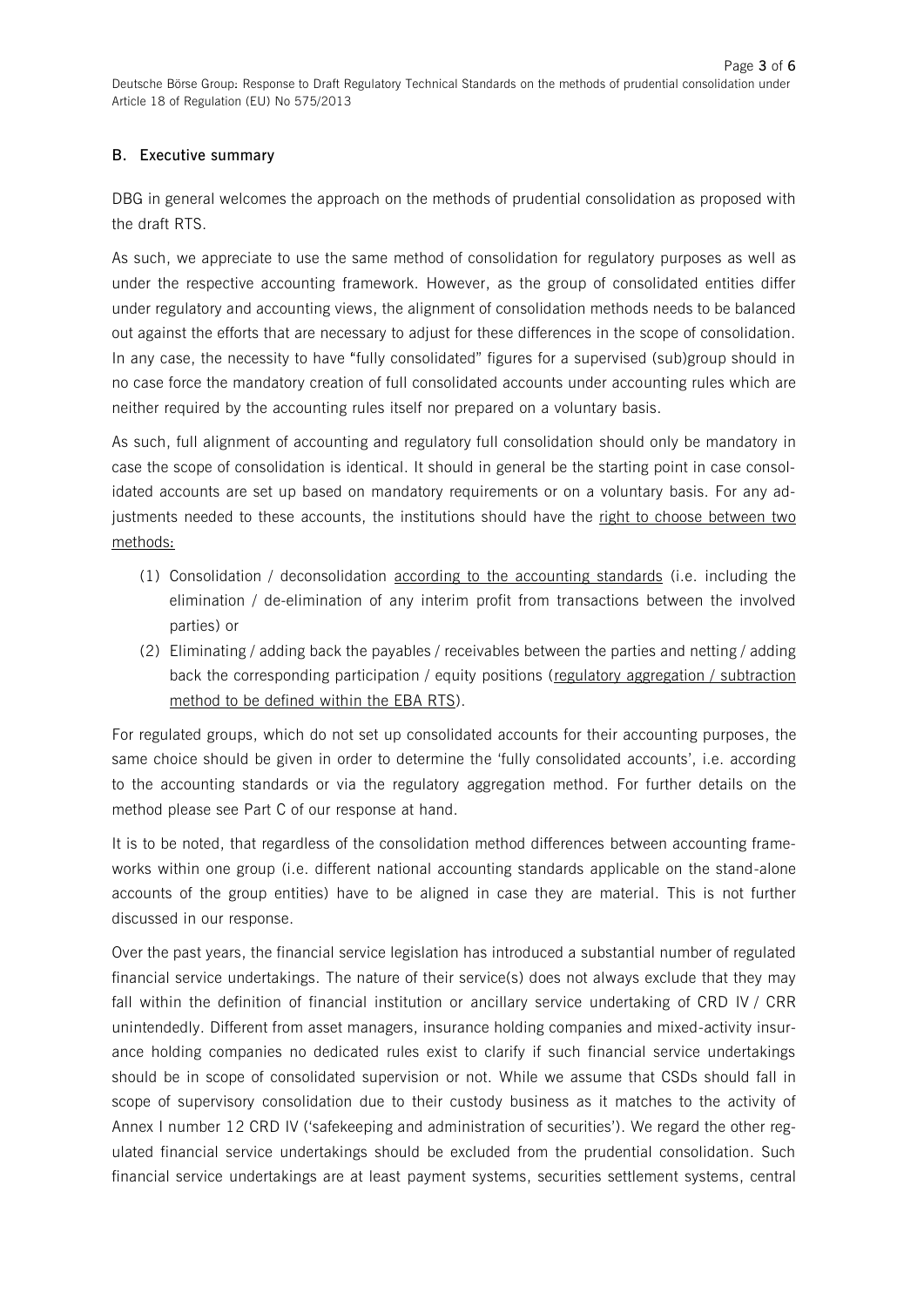counterparties, trade repositories, regulated markets, data reporting services providers, index providers, market operators and rating agencies as defined in Directive 98/26/EC, Regulation (EU) No 648/2012, Directive 2014/65/EU, Regulation (EU) 2016/1011 and Regulation (EC) No 1060/2009.

In regard of the background of our proposed approach, we are only answering questions 1 and 6 in Part C of our response at hand.

#### **C. Proposal of full prudential consolidation**

In the following, we want to illustrate our proposal of full consolidation under regulatory terms, considering several choices and conditions: a) Do consolidated financial statements exist? b) Are there deviations between the accounting and regulatory scope of consolidation? c) How shall deviations be adjusted in the consolidated financial statements?

- a) Do consolidated financial statements for accounting purposes exist? Institutions shall use such consolidated financial statements as starting point for the prudential consolidation. If consolidated financial statements are mandatory for the institution, it has to go further to step b).
- b) Are there deviations between the accounting and regulatory scope of consolidation? In case of no differences between the accounting and regulatory scope the consolidation according to the accounting rules shall be used for regulatory purposes as well. In the opposite circumstance, the institution has to choose how to tackle the differences according to step c).
- c) How shall deviations be adjusted in the consolidated financial statements? In case of deviations between the accounting and regulatory scope of consolidation, the differences have to be considered by adjusting the consolidated accounts. Therefore, the institutions have the right to choose one of both following methods:

(1) Consolidation / deconsolidation according to the accounting standards or

### (2) Regulatory aggregation / subtraction method to be defined within the EBA RTS.

If the institution chooses the first option, additional entities only in scope of regulatory consolidation have to be consolidated on top while the entities not in scope of regulatory consolidation have to be deconsolidated. In both cases, any interim profit from transactions between the involved parties have to be adjusted via eliminating and de-eliminating them, respectively.

In case the institution chooses to adjust the consolidated accounts via regulatory aggregation / subtraction method (as shown on page 24 et seq. of the consultative document), additional entities relevant for the prudential consolidation have to be aggregated on top of the consolidated accounts. Therefore, intragroup transactions and cross-holding participations shall be eliminated, while interim profits are included and not eliminated. The subtraction method is used in the opposite case where regulatory not relevant entities included in the consolidated accounts have to be removed. Then, the receivables between the entities have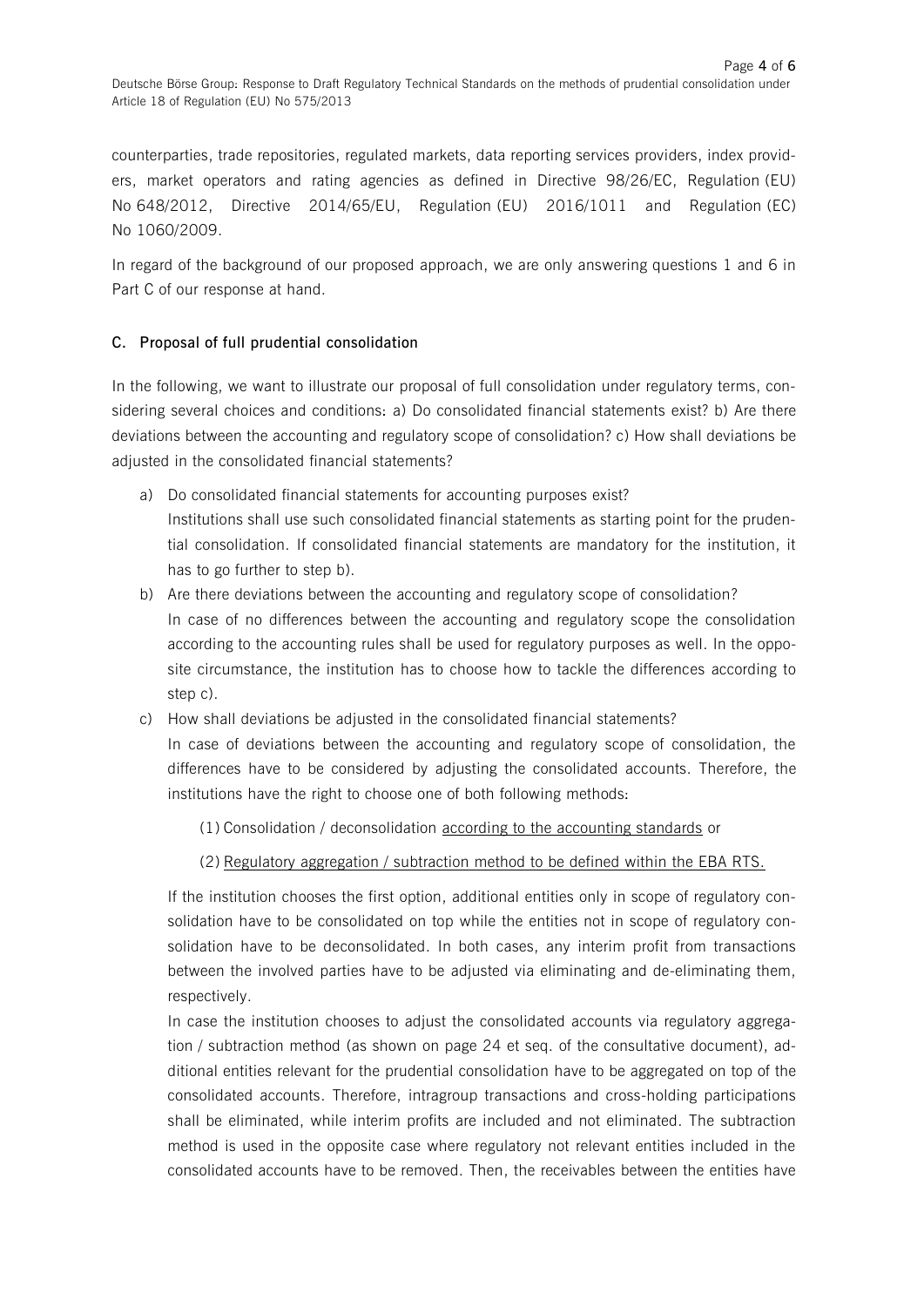to be added back to the accounts as well as the corresponding participation while the payables have to be eliminated from the accounts.

In case the institution does not set up consolidated accounts the institution shall use the aggregation method as described in step c) and the draft RTS for prudential consolidation.

Institutions choosing one of the approaches shown above, the chosen approach shall be used for every undertaking being considered (or not considered) in the prudential consolidation. Thus, cherry picking for every entity being inside or outside the scope of prudential consolidation shall be avoided. In addition, the responsible national competent authority shall get the power to judge if the method chosen seems reasonable and adequate.

The following table summarises the approaches of full consolidation for regulatory purposes:



(1) Consolidated accounts set up according to accounting standards. (2) Consolidated accounts set up via aggregation/subtraction.